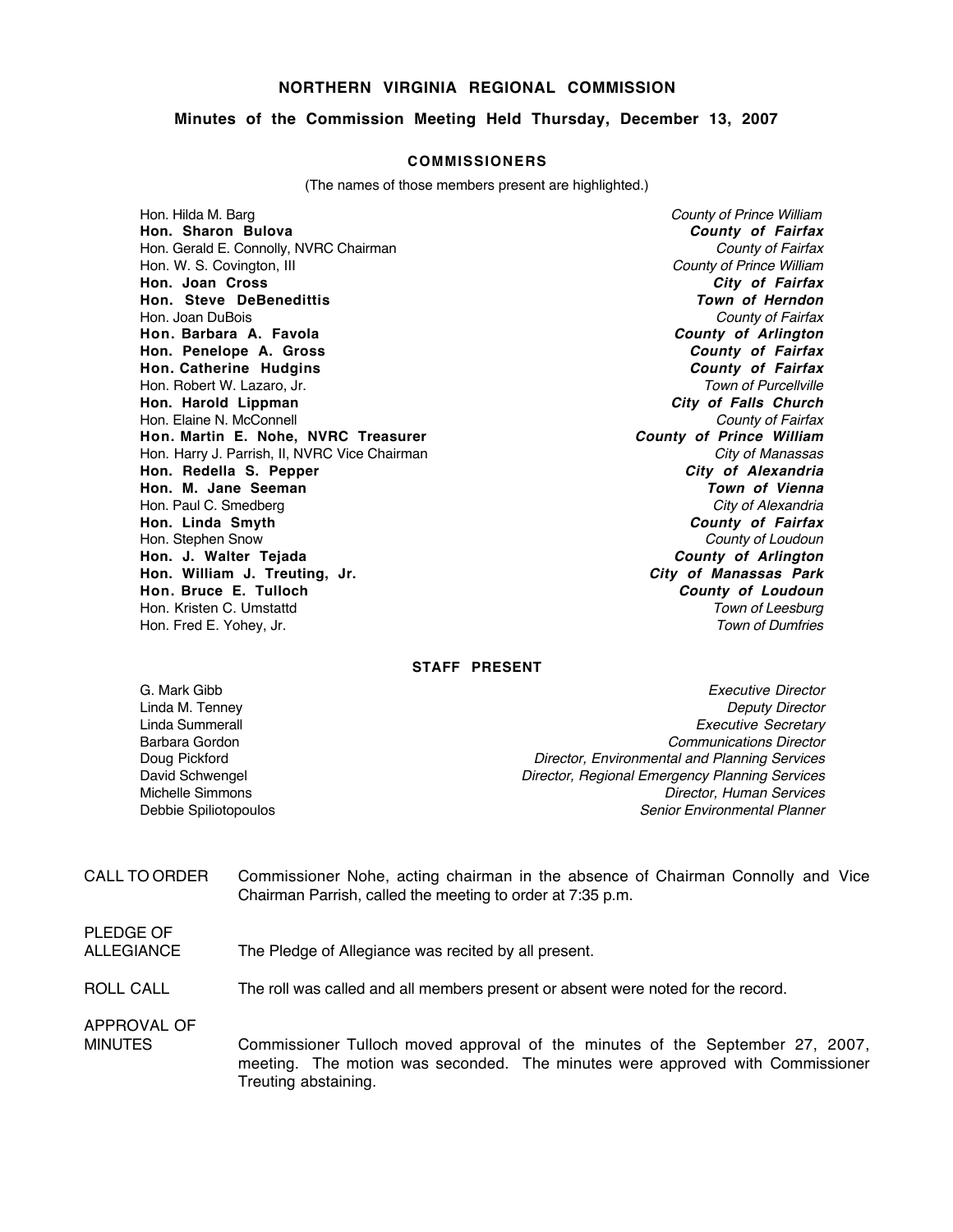#### The Innovation Agenda — Opportunities for Regional Collaboration in Northern Virginia

Commissioner Nohe introduced Aneesh P. Chopra, Virginia's Secretary of Technology. In this capacity, he leads the Commonwealth's strategy to effectively leverage technology in government reform, promotes Virginia's innovation agenda, and fosters technology-related economic development with a special emphasis on entrepreneurship. Prior to joining Governor Kaine's cabinet, Mr. Chopra served as Managing Director with the Advisory Board Company, which provides best practices research and analysis to the health care industry, focusing on business strategy, operations and general management issues. Much of his work focused on using technology to drive down health care costs. Mr. Chopra holds a Masters in Public Policy from Harvard University's John F. Kennedy School of Government and a B.A. from The Johns Hopkins University.

Aneesh Chopra In 2006, Virginia was rated number one for technology job creation. For the quarter ending March 2007, one out of every three jobs in Virginia was formed in the technology sector, and in Northern Virginia that figure is 61%. In Virginia, 33% of all wages comes from the technology sector; in Northern Virginia that figure climbs to 46%. Statewide, there is a 2.2% annual growth rate in the technology sector and approximately 1% rate of growth in the overall economy; 2.6% rate of growth in the technology sector in Northern Virginia versus 1.1% rate of growth in the overall economy.

> However, Virginia is lagging in innovation, with the highly educated workforce in the urban areas trailing the nation in patent productivity; nationally, the state ranks almost dead last in entrepreneurship. To help counter this, SB 259 was passed in 2006 that allows public universities to establish intellectual property policies. The administration supports research and development and has allocated \$1.65 billion in bonds to promote corporate research, with a \$40.5 million competitive grants research program. Mr. Chopra sited examples of universities partnering with private industry on research and development.

> Mr. Chopra talked about the importance of working cooperatively  $-$  regionally  $-$  to bring entrepreneurial ventures and life sciences to Northern Virginia. He asked the Commissioners to forward a list of their jurisdictions' top ten economic development prospects and he will personally call each company.

questions & answers Replying to Commissioner Seeman's inquiry as to CIT's role, Mr. Chopra said CIT is a public policy tool that takes resources and invests them; CIT tries to find entrepreneurial companies in Virginia that need financial assistance.

> Commissioner Nohe suggested that Mr. Gibb work with a few Commissioners to get the buy-in from the member jurisdictions' governing bodies on regional economic development. Commissioner Tulloch expressed support, noting that NVRC is the perfect body to do this. Commissioner Favola moved that a subcommittee be established to study and evaluate ways the jurisdictions can work better regionally on economic development. The motion was seconded and carried unanimously.

CONSENT AGENDA Commissioner Tulloch moved approval of the Consent Agenda, consisting of the Financial Reports for September and October 2007. The motion was seconded and carried unanimously.

EXECUTIVE DIRECTOR'S

- REPORT Mr. Gibb pointed out that the Commission's meeting schedule for calendar year 2008 is included in the meeting package; it is also posted on the website.
	- A PowerPoint report highlighted:
	- $\cdot$  the Commission's 60<sup>th</sup> Anniversary luncheon held December 7;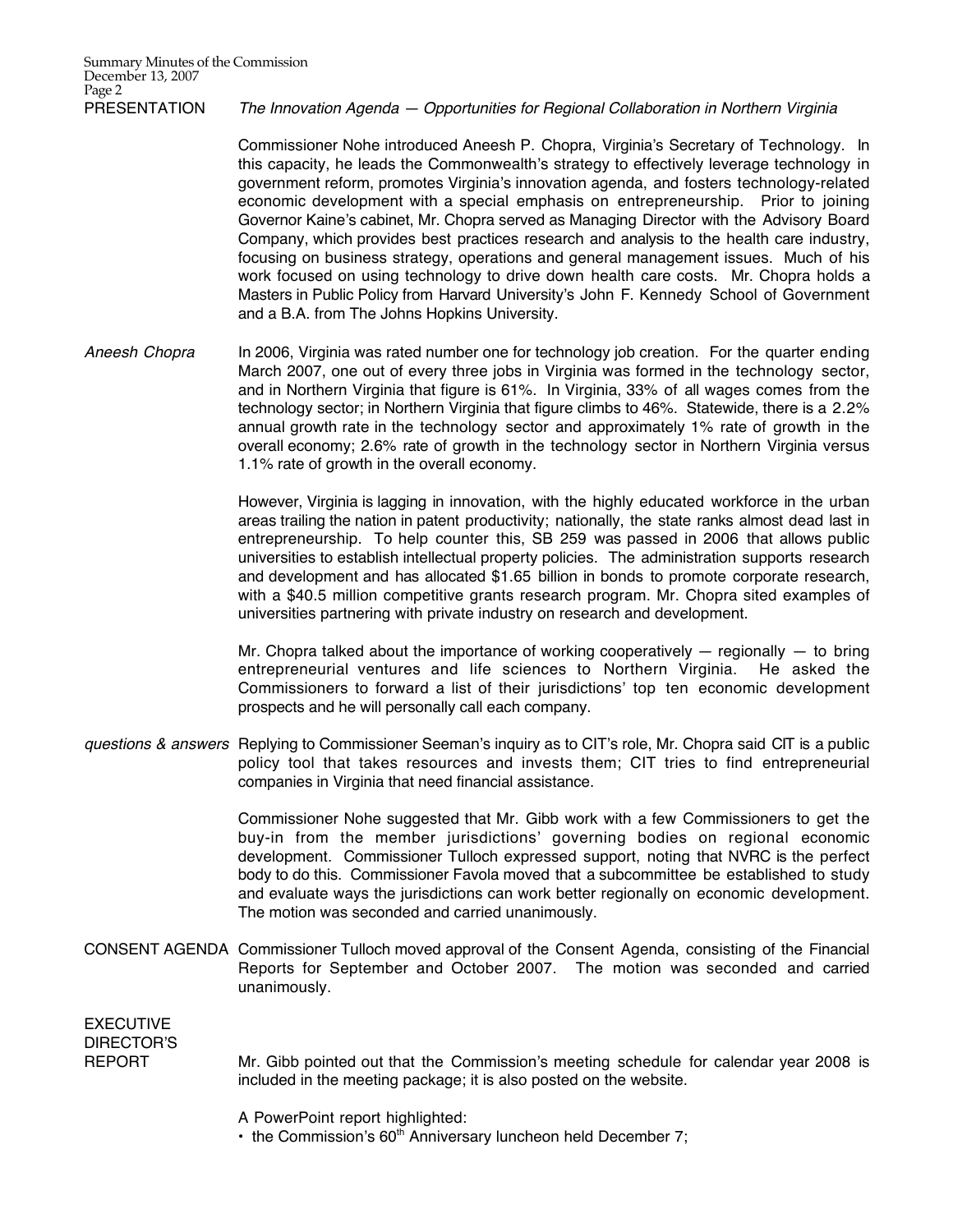- the first International Regional Council Meeting to be held in April in Alexandria, co-hosted by NVRC and MWCOG;
- Chairman Connolly was the keynote speaker last month at a meeting of the Network of Metropolitan Regions of Europe (METREX) in Hamburg, Germany;
- Cool Schools initiative Mr. Gibb asked the members for their help in interesting the school systems in this program. Members noted that the local governments need to adopt the Cool Counties/Cool Cities initiative in order to encourage the school boards to adopt Cool Schools. (Commissioner Hudgins departed during this discussion.) It was also suggested that Mr. Gibb ask the Chief Administrative Officers to bring their school superintendents to a CAO meeting to discuss the benefits of these initiatives. Commission Treuting asked that the Commission's resolution on Cool Schools be sent to the jurisdictions; and
- CrisisLink, a local charity, is scheduled to begin answering 211 calls on February 11, 2008. Members noted that 211 is not adequately funded by the state, and Commissioner Favola expressed concern that CrisisLink will turn to local governments to make up the shortfall.

### CHAIRMAN'S

REPORT Commissioner Nohe reported five members - Commissioners Barg, DuBois, McConnell, Snow and Tulloch — are departing the Commission. He presented Commissioner Tulloch with a certificate of appreciation. Commissioner Tulloch thanked the members, adding it has been an honor to serve on the Northern Virginia Regional Commission. He reminded the members of the value in working together and "speaking with one voice."

# FY 2007 AUDITED

STATEMENTS Commissioner Nohe noted that the fiscal year ended with a small deficit.

Commissioner Tulloch moved approval of Resolution No. P08-12. The motion was seconded and unanimously carried.

## 2008 LEGISLATIVE

PLATFORM Commissioner Nohe noted that the Legislative Committee did not meet this fall, and turned the floor over to NVRC's legislative consultant, Sue Rowland.

> Ms. Rowland explained that the distributed draft platform was an updated version of the draft that had been emailed to the members, filling in the blanks contained in the earlier draft. Ms. Rowland reviewed each initiative and position statement.

> Under the initiative "Voting Day Hours of Operation," Commissioner Favola moved to add "…support liberalization of absentee voting." The motion was seconded. Commissioner Tejada stated the importance of education employers and citizens that employers are required to give employees up to two hours off from work for voting.

Commissioner Tulloch objected to the "Disclosure Requirements" initiative.

Commissioner Treuting expressed concern over the language in the regional position statement on "BRAC," pointing out that negative language about transportation could work against Prince William County, Manassas and Manassas Park, all of which are candidates to receive relocated jobs. Ms. Rowland was instructed to re-word this part. Commissioner Favola stated she would like to see legislation introduced providing more state funding to the communities impacted by BRAC, and she will ask Arlington County's legislative liaison to draft language.

Commissioner Tulloch advised the members about devolution, stating a bill adopted this year contains language that if roads and sidewalks do not align with their newly constructed counterparts the roads will become the local jurisdiction's responsibility. The bill goes into